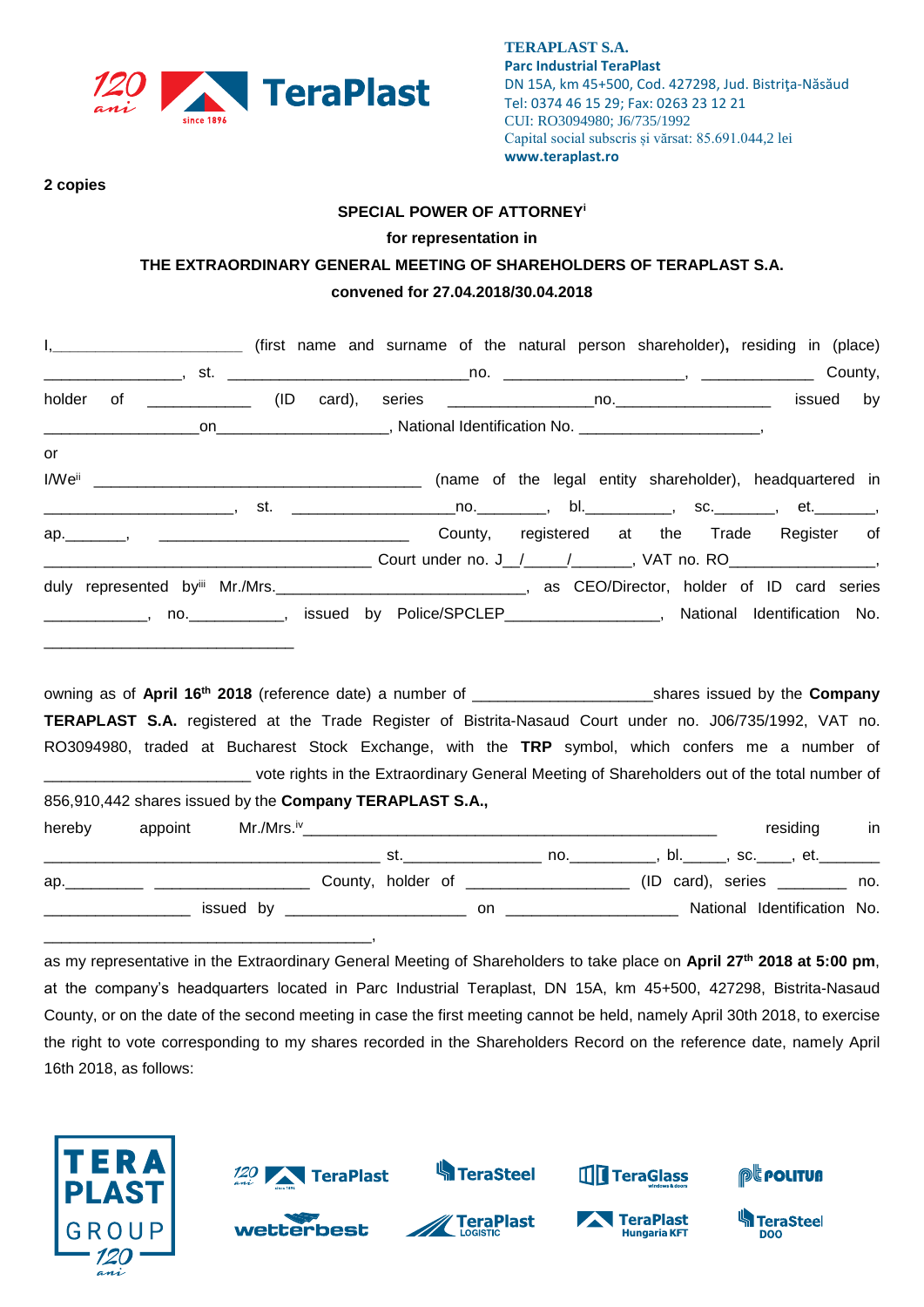

1. For item 1 of the agenda, namely: "**Authorization of the increase of the share capital of the Company, up to a maximum of 21.450.000 lei, up to the maximum amount of 107.141.097 lei, representing authorized capital, by delegating to the Board of Directors, for a period of 12 months, the exercise of its competencies regarding the increase of the share capital, based on the provisions of art. 114 paragraph (1) - (2), and of art. 2201 of Law no. 31/1990, the provisions of art. 85 of the Law no. 24/2017 and the provisions of art. 9 paragraph (2) of the Articles of Association of the company, under the following conditions:**

**- The newly issued shares will be distributed free of charge to all shareholders of the company registered in the Register of Shareholders at the registration date to be determined by the Board of Directors;**

**- The capital increase will be made to support the current activity of the company;**

**- Each shareholder registered in the Register of Shareholders at the registration date (which will be determined by the Board of Directors by the decision approving all the details of the increase of the share capital) will be allocated a number of 1 free share to 4 shares held;**

**- The increase of the share capital will be made by incorporating the reserves set up in the previous years.":**

| For | <b>Against</b> | <b>Abstention</b> |
|-----|----------------|-------------------|
|     |                |                   |

2. For item 2 of the agenda, namely: **"To authorise the company's Board of Directors to perform any and all formalities necessary to carry out the fulfillment of item 1 of this agenda of the Extraordinary General Meeting of Shareholders, including but not limited to: initiating, developing (including setting out the date of payment, setting out the registration date - the date that serves to identify the shareholders over whom the effects of the capital increase will be reflected, setting the ex-date, establishing the exact value with which the share capital is increased, determining the price at which the fraction of shares resulting from the application of the algorithm and the rounding of the results will be compensated), completing, registering and operating the increase of the share capital, the corresponding modification of the Company's Articles of Association, the drafting and signing of all documents and the fulfillment of any formalities for the implementation and registration of the increase of the share capital to the competent authorities.":**

| For | <b>Against</b> | <b>Abstention</b> |
|-----|----------------|-------------------|
|     |                |                   |





wetterbest







**TH** TeraGlass



**DOO**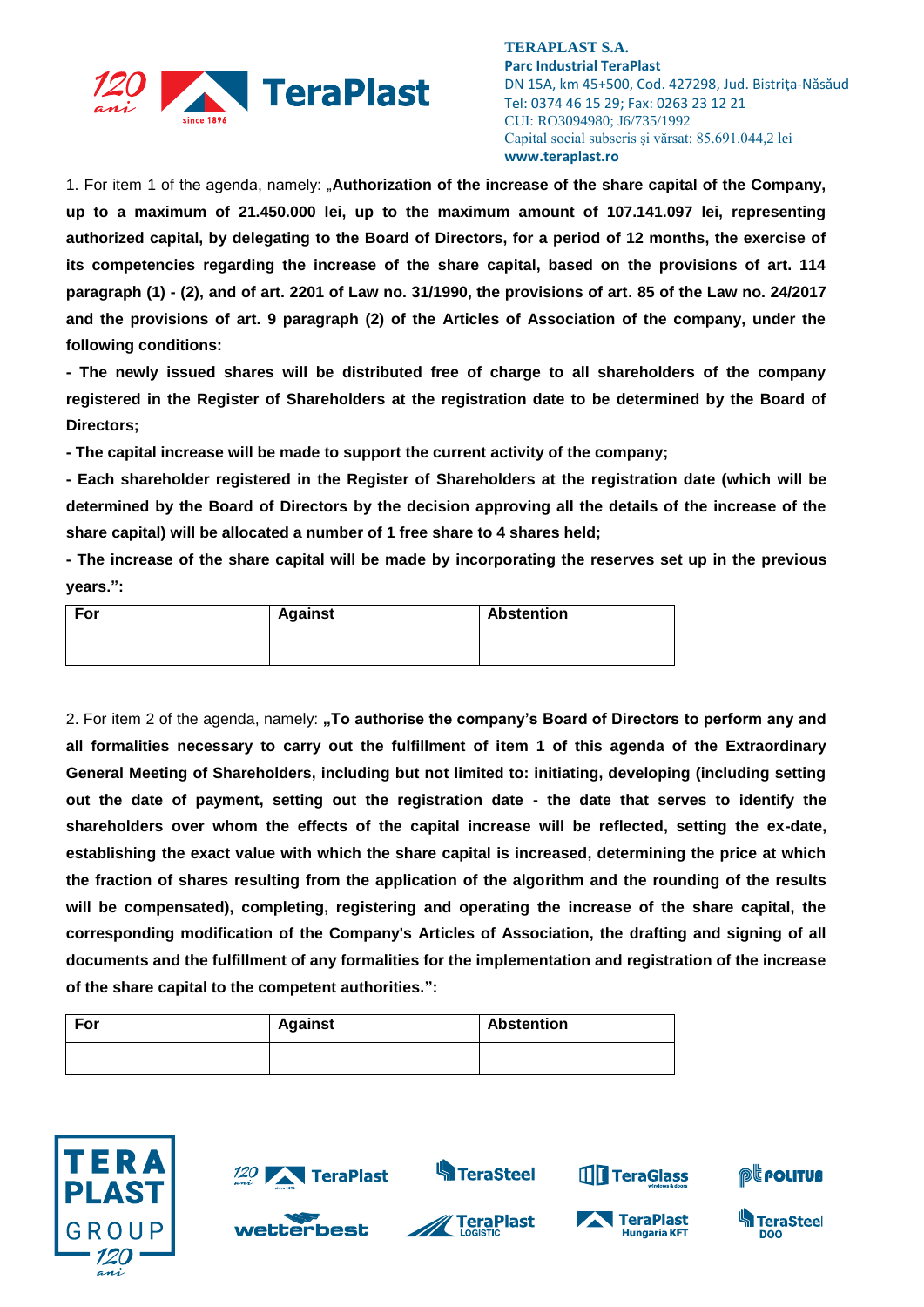

3. For item 3 of the agenda, namely: **" To approve the updating of the Company's Articles of Association in accordance with those approved at item 1 above, as follows:**

**Art. 9. par. (4) shall be inserted and shall have the following content: "The Board of Directors is authorized by the Articles of Association, for a period of 12 months from the date of completing the Articles of Association with this article, to increase the share capital of the Company with a value of maximum 21.450.000 lei, up to the maximum amount of 107,141,097 lei, representing authorized capital.":**

| For | <b>Against</b> | <b>Abstention</b> |
|-----|----------------|-------------------|
|     |                |                   |

4. For item 4 of the agenda, namely: **"To approve the maximum limit of indebtedness that the company can contract in the 2018 financial year and the approval of the warranty of credit and/or leasing contracts which are going to be accessed within the limit established, with security interest in real estate/pledge, assignments of current and future receivables rights, assignments related to current and future cash, resulting from current accounts and assignments of rights resulted from the insurance policies. The proposal of the Board of Administration is that this limit of indebtedness to reach the total value of 185.000.000 lei.":**

| For | <b>Against</b> | <b>Abstention</b> |
|-----|----------------|-------------------|
|     |                |                   |

5. For item 5 of the agenda, namely: **"To authorise the Board of Directors to take, for and on behalf of the Company, all the actions and steps required or useful for the enforcement of item 4 of this decision, up to the maximum agreed limit of indebtedness. Therefore, the Board of Directors shall issue decisions on: taking out bank loans, entering into credit/leasing contracts, extending the bank loan/leasing contracts, establishing the security structure corresponding to the taken out/extended bank loan or leasing contracts, restructuring/establishing new maturity dates for the granted loans, changing the structure of the securities for the pending loans, authorising the persons entitled to sign for and on behalf of TERAPLAST S.A. the bank loan contracts / the leasing contracts / the security contracts / the addendums to the bank loan/leasing contracts, and also any other complementary documents or instruments related to or referred to in the bank loan/leasing contracts, security contracts or any other documents, and also to sign any other forms and requests that might be necessary or useful in relation to such bank transactions.":**





**S**TeraSteel





**TH** TeraGlass



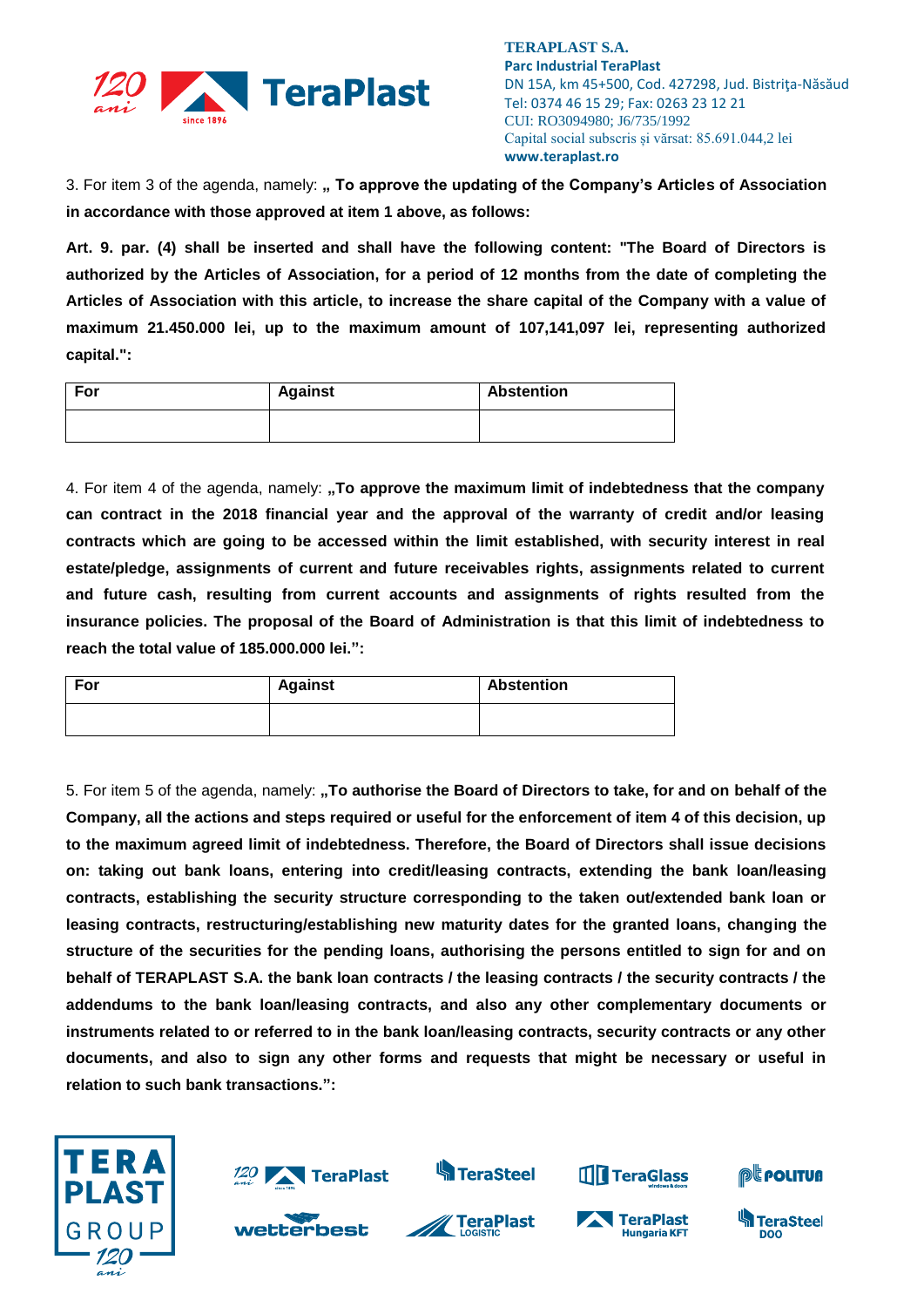

| For | <b>Against</b> | Abstention |
|-----|----------------|------------|
|     |                |            |

6. For item 6 of the agenda, namely: **"To establish the registration date when the shareholders affected by the decisions adopted by the Extraordinary General Meeting of Shareholders shall be identified. The Board of Directors suggests the date of June 15th, 2018.":** 

| For | <b>Against</b> | <b>Abstention</b> |
|-----|----------------|-------------------|
|     |                |                   |

7. For item 7 of the agenda, namely: "To approve the date of June 14th, 2018, as "ex-date", namely the **date previous to the registration date when the financial instruments, subject of the decisions of the corporate bodies, are transacted without the rights resulting from such decision, pursuant to Article 2 letter f) of the Regulation no. 6/2009 on the exercise of certain rights of the shareholders within the general meetings of the trading companies, as amended and completed by Regulation no. 13/2014 on the amendment and completion of certain regulations issued by the Security National Board (hereinafter referred to as NSC Regulation no. 6/2009)":**

| For | <b>Against</b> | Abstention |
|-----|----------------|------------|
|     |                |            |

8. For item 8 of the agenda, namely: "To authorize the Board of Directors to enforce the decisions **adopted by the Extraordinary General Meeting of Shareholders."** 

| For | <b>Against</b> | <b>Abstention</b> |
|-----|----------------|-------------------|
|     |                |                   |

9. For item 9 of the agenda, namely: **" To authorize the Chairman of the Board of Directors, Mr. Dorel Goia, to sign, for and on behalf of all the shareholders present at the meeting, the EGMS Decision.":**

| For | <b>Against</b> | <b>Abstention</b> |
|-----|----------------|-------------------|
|     |                |                   |

10. For item 10 of the agenda, namely: "To authorize the company's legal adviser, Mrs. Diana Octavia **Bretfelean, holder of ID card series X.B. no. 515915, to do everything that is necessary as to record the** 





wetterbest